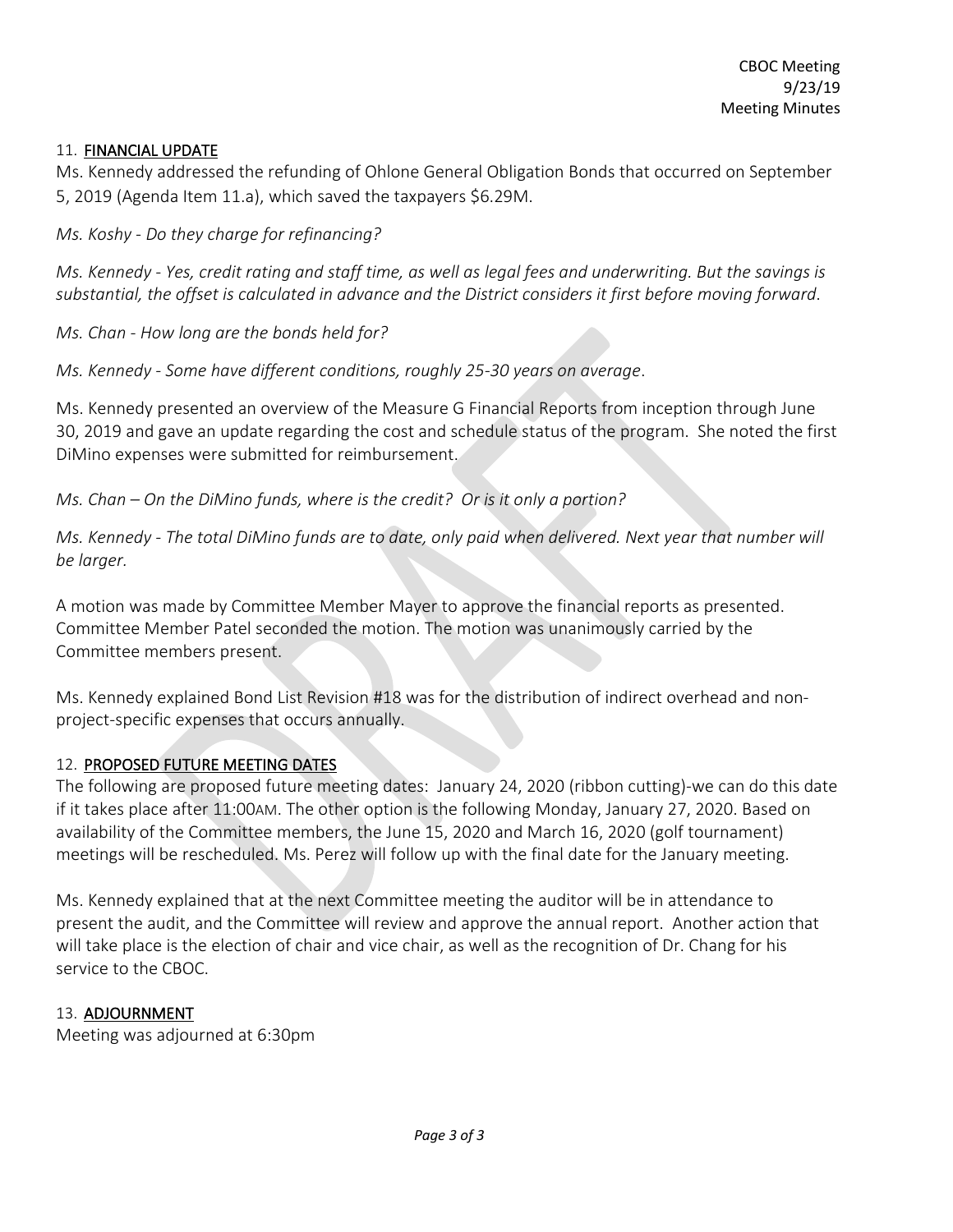

## **OHLONE COMMUNITY COLLEGE DISTRICT CITIZENS' BOND OVERSIGHT COMMITTEE JANUARY 27, 2020 6:00 – 7:30 PM**

## **Agenda Item #11 - Review of Annual Financial & Performance Audits**

– *Peggy Vande Vooren, Gilbert Associates, Inc.*

To view the 2018 - 2019 Financial Audit please use the link below:

[http://ohlonebond.com/wp-content/uploads/2020/01/2019-OCCD-Bond-Audit-Report.pdf](https://www.ohlone.edu/sites/default/files/groups/Board_of_Trustees/2019/121119/31c-ohloneopebtrustauditreport201819.pdf)

To view the 2018 - 2019 Performance Audit please use the link below:

<http://ohlonebond.com/wp-content/uploads/2020/01/2019-OCCD-Prop-39-Audit-Report.pdf>